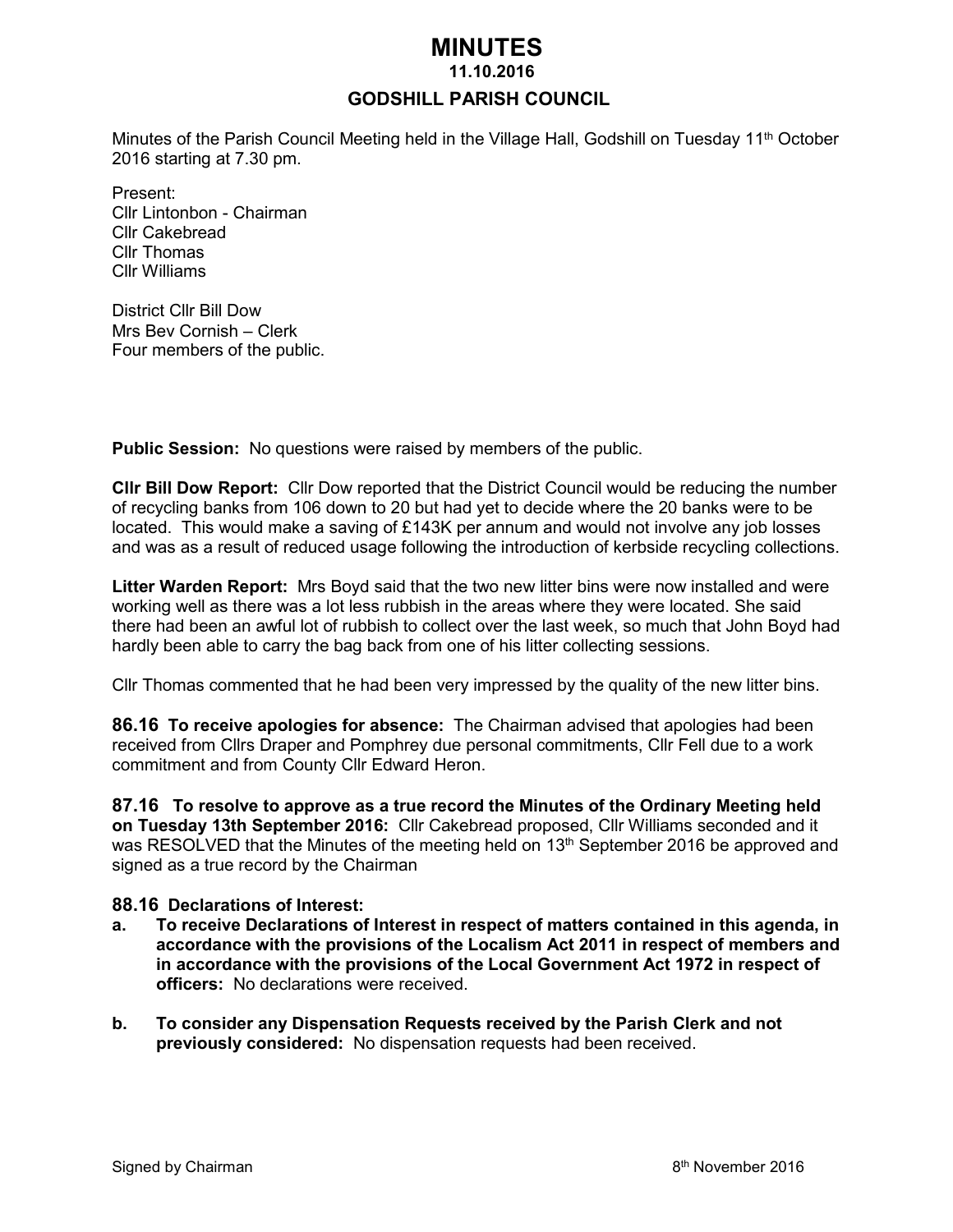**89.16 To resolve to note Clerk's Report providing information on recent issues and work completed:** The Chairman proposed from the Chair and it was RESOLVED that the following report be noted:

**19.16 Pitts Wood Bridge:** The Clerk had chased Mr Bruce Rothnie at the Forestry Commission but was still awaiting a reply.

**78.16: Summer Campsites:** Lucy Cooper had been on holiday for 3 weeks and was back on Monday 17<sup>th</sup> October so the Clerk was hoping to receive an update from her then.

**84.16 Speedwatch:** The evidence had been received from New Forest District Council with the suggestion that the Council requested an Speed Limit Repeater (SLR) to be installed for a month in February 2017.

### **90.16 Planning and Tree Works Applications:**

**Application No. 16/00736 Land at Jubilee Farm, Purlieu Lane, Godshill – Extension to existing poly tunnel; timber cladding, roller shutters and solar panels to existing barn; Installation of new septic tank:** Following a brief report from Cllr Cakebread, she proposed, Cllr Thomas seconded and it was RESOLVED that Godshill Parish Council should recommend permission for the application but had the following concerns which may be able to be covered by planning conditions:

- 1. The glow from any lights used to grow the plants and vegetables during the hours of darkness;
- 2. The run off from the Klargester must not be onto the road;
- 3. The site must continue to operate as an agricultural smallholding and should not develop into a retail operation with the additional polytunnel.

**Application No. 16/00739 Communications Site adjacent Sandy Balls Holiday Centre, Godshill - 6no. replacement antennas and ancillary works:** Cllr Cakebread proposed, Cllr Thomas seconded and it was RESOLVED that Godshill Parish Council should recommend permission for the application on the grounds that it was replacement of the existing antennas.

**Application No. CONS/16/0907 Hartwell, Newgrounds, Godshill – Fell 1 x Oak tree Prune 2 x Oak trees Prune 1 x Holly tree:** Cllr Lintonbon proposed from the Chair and it was RESOLVED that the determination of this application be left to the Tree Officer.

**Application No. CONS/16/0978 Land at Purlieu Lane, Godshill - Prune 4 x Oak tree Prune 1 x Holly and Willow hedge Coppice 1 x Hazel tree:** Cllr Lintonbon proposed from the Chair and it was RESOLVED that the determination of this application be left to the Tree Officer.

**91.16 To consider and resolve to approve a response to the Department for Communities and Local Government's Technical Consultation on the [Local Government](https://www.gov.uk/government/consultations/local-government-finance-settlement-2017-to-2018-technical-consultation)  [Finance Settlement:](https://www.gov.uk/government/consultations/local-government-finance-settlement-2017-to-2018-technical-consultation)** Cllr Lintonbon proposed, Cllr Williams seconded and it was RESOLVED that a response be delegated to Cllr Cakebread and the Clerk. It was to be devised after they had attended a meeting of the New Forest Association of Local Councils at which there was to be a briefing from an adviser from the Society of Local Council Clerks.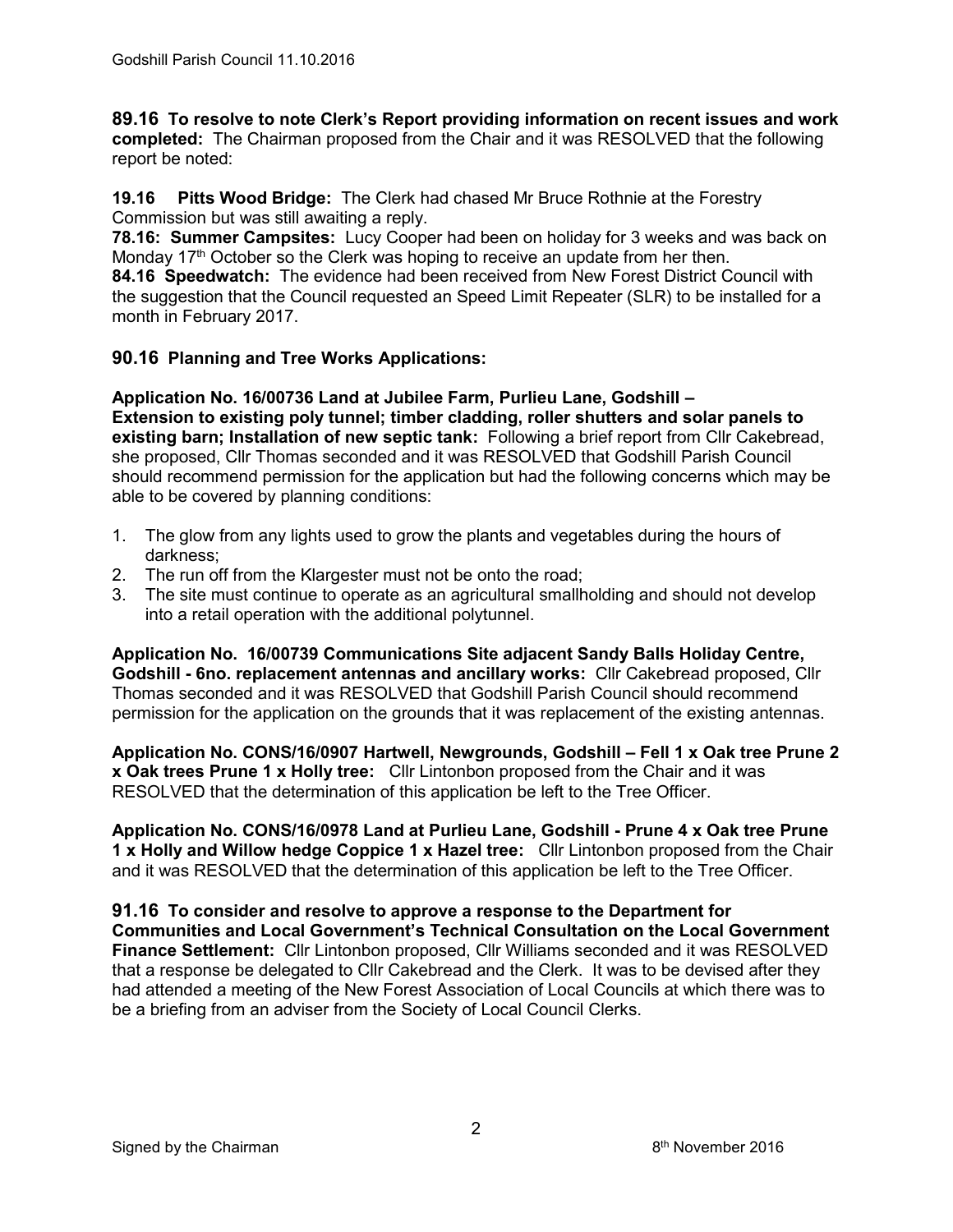**92.16 To consider and resolve to approve a response to the New Forest National Park Authority's Consultation on the review of its Local Plan:** Cllr Lintonbon proposed, Cllr Williams seconded and it was RESOLVED that a response be delegated to Cllr Cakebread and the Clerk.

**93.16 To approve the adding of the two Wooden Litter Bins at the value of £750 and the Litter Warden's equipment at the value of £180 to the Parish Council's Asset Register:**  Cllr Thomas proposed, Cllr Williams seconded and it was RESOLVED that the two bins be added to the Parish Council's Asset Register.

**94.16 To resolve to request that the Clerk writes a letter of thanks to Mr Steve Marsden on his retirement after 40 years of service with the Post Office:** Cllr Thomas proposed, Cllr Williams seconded and it was RESOLVED that a letter of thanks be sent to Mr Marsden.

**95.16 To resolve to approve the Autumn Parish Newsletter:** Cllr Lintonbon proposed, Cllr Thomas seconded and it was RESOLVED that the Newsletter be approved.

#### **96.16 To approve the following payments:**

**£56.27 – Cllr R Fell – For materials and concrete to install two Litter Bins.**

Cllr Lintonbon proposed, Cllr Cakebread seconded and it was RESOLVED that the payment be approved.

### **97.16 Finance and Policy:**

**To resolve to approve the payment of the Accounts for October and to approve the Bank balances – Cheque and Reserve Accounts:**

|                                                   |        | <b>Cheque No.</b> |
|---------------------------------------------------|--------|-------------------|
| CIIr R Fell - Materials to install litter bins    | 56.27  | 100487            |
| Fordingbridge Town Council - Lengthsman materials | 21.95  | 100488            |
| B Cornish - October Salary                        | 313.40 | 100489            |
| HM Revenue & Customs - PAYE for July Sept Oct     | 235.00 | 100490            |

#### **Balances to be Approved and Noted as at 11.10.16:**

Current Account: £17,314.83 Deposit Account: £579.35

Cllr Thomas proposed, Cllr Williams seconded and it was RESOLVED that the payments and accounts be approved and noted.

# **98.16 Outside Bodies and Representation:**

**Western Escarpment Steering Group:** Cllr Thomas gave a detailed report on a recent meeting at which it had been reported that:

- Cllr Edward Heron was in discussions with Hampshire County Council Highways officers with regard to funding for the Verge Protection Project;
- The Forestry Commission had produced information leaflets for residents on: (i) 'accessing your property'; (ii) 'boundaries in the Forest'; and (iii) 'getting building work done' and these could be distributed with a future Parish Newsletter;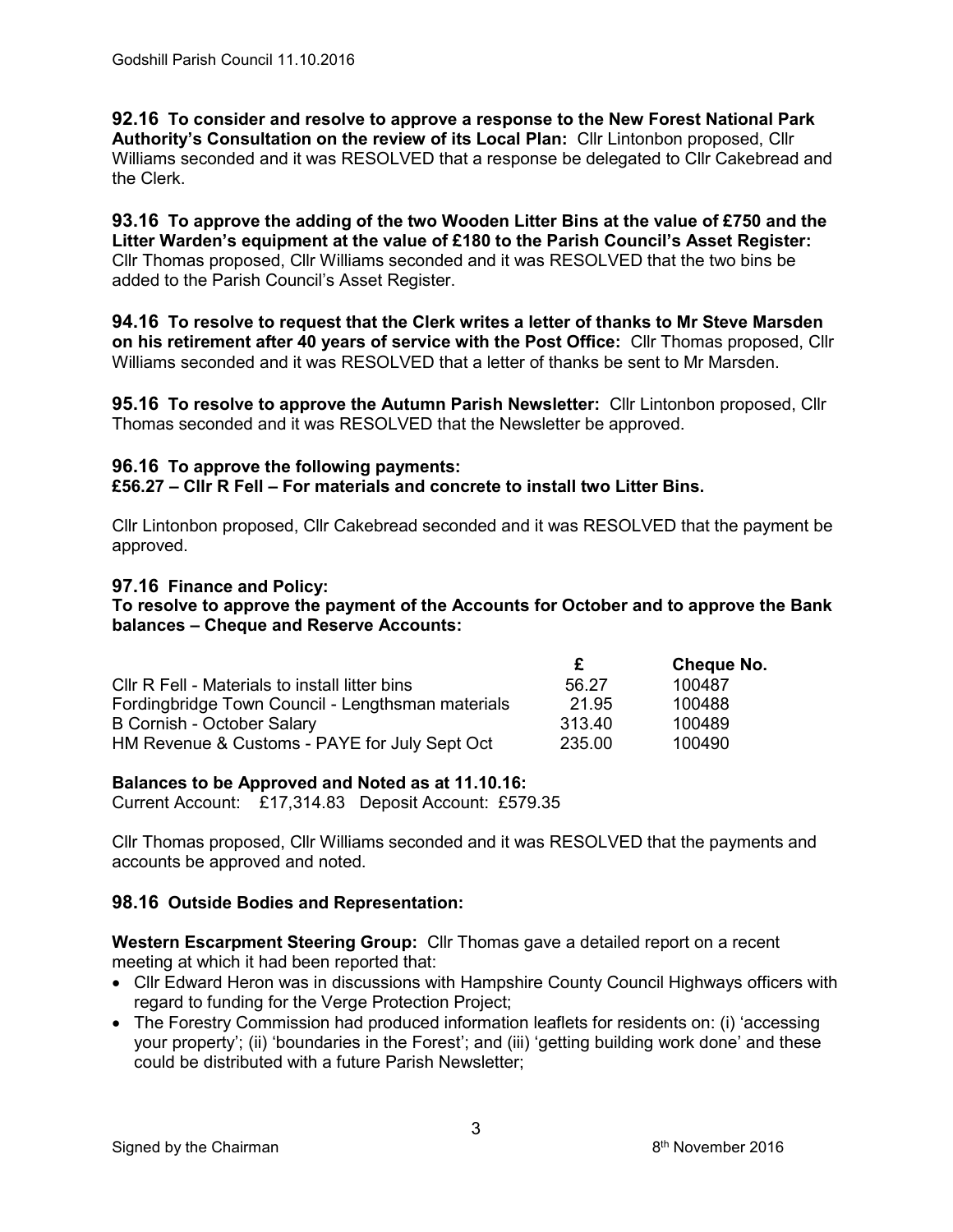Discussions were held on the built environment and parish councils were asked to (i) identify obsolete or damaged signs and report them to the Hampshire Highways so that they can be removed or replaced (ii) Consider the use of special measures in the form of Article 4 Directions for selected unlisted buildings of quality within the Conservation Area (iii) Consider distributing 'Welcome Packs' to new residents giving relevant information and leaflets.

**99.16 To resolve to note the Correspondence received:** Cllr Lintonbon proposed from the Chair and it was RESOLVED that the following items of correspondence be noted:

- 1. New Forest National Park Authority An email from Ms Ann Braid advising that the determination of the Latchmore application had been deferred to the meeting of the Development Control Committee on 15<sup>th</sup> November 2016.
- 2. New Forest Association of Local Councils Two emails from Mr Graham Flexman enclosing the agenda and papers for the meeting on 20<sup>th</sup> October at Lyndhurst and a link to the Department for Local Government Technical Consultation on the Local Council Finance Settlement.
- 3. Mr L Baker A letter regarding issues with the new two-way gates which were installed on footpaths in 2013. *The Clerk is liaising with Peter Stammers to inspect all the gates and to meet with Mr Baker.*
- 4. Western Escarpment Steering Group An email from Ms Lisa Crouch enclosing a copy of the minutes of the recent meeting.
- 5. Cllr Ann Sevier An email advising of flytipping in the ford at Blissford.
- 6. Fordinbridge & District Day Centre and RAE Stratton Lunch Club/Day Care An email from Mrs Doreen Houghton as secretary for both clubs seeking support from the Parish Council. *This will be considered at the November budget meeting.*
- 7. Burley Parish Council An email from Cllr Robert Clarke enclosing a letter to Mr Bruce Rothnie at the Forestry Commission regarding Harvestslade FoI/EIR.
- 8. New Forest District Council Two emails from Mr Javid Ditta regarding an educational pack providing details on housing need and homelessness and the Hampshire Rural Housing Newsletter for Autumn 2016.
- 9. New Forest National Park Authority An email from Mr Steve Avery regarding the consultation on the draft Local Plan.
- 10. Fordingbridge Rotary Club An email from Mr David Sanders advising of the Club's Quiz Night on Friday 11th November at Avonway Community Centre.
- 11. Ellingham, Harbridge and Ibsley Parish Council An email from Mrs Natasha MacKenzie seeking confirmation on whether the Parish Council was still seeking a partner for a speedwatch scheme.

# **100.16 Any Other Business:**

**Speed Watch:** Following the Clerk's circulation of the results of the speed assessment which showed that there was evidence that cars were driving above the 30 mph speed limit, the Clerk advised that Mrs Swan Gan-Marsh at New Forest District Council had suggested that a Speed Limit Repeater (SLR) sign be installed for a month (2 weeks for south west bound traffic and 2 weeks for north east bound traffic in February 2017. All were in favour and the Clerk was asked to add the item to the next agenda so that a formal resolution could be taken.

**Event Planning:** Cllr Williams said that she was concerned that two other events were being held on the same weekend as the Wiggle event which impacted on residents and drivers because so many cyclists and runners were using the roads.